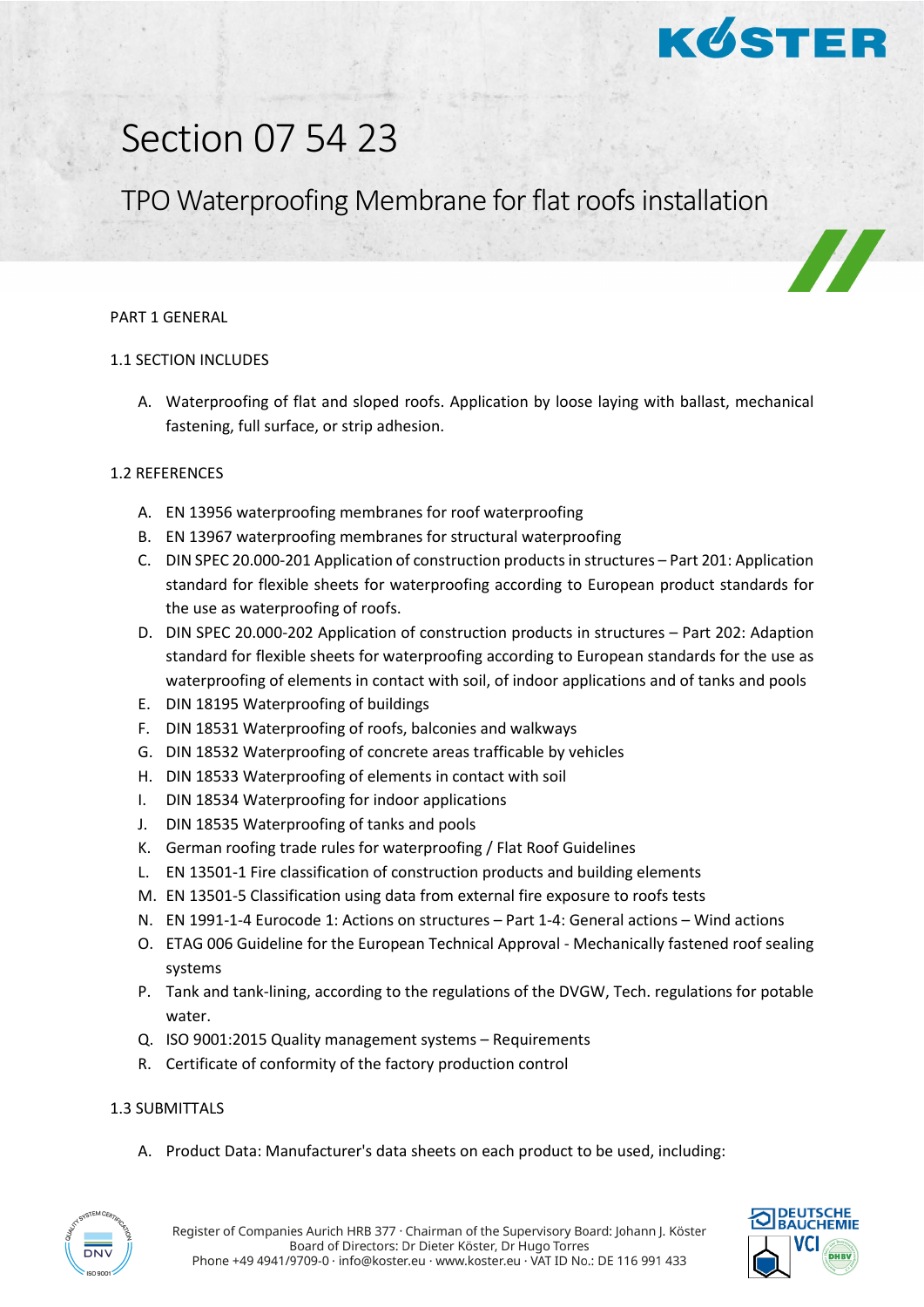



- 1. Preparation instructions and recommendations
- 2. Storage and handling requirements and recommendations
- 3. Installation methods

# 1.4 PERFORMANCE REQUIREMENTS

A. The waterproofing system shall be a TPO membrane with centered glass fleece reinforcement. The membrane shall be resistant to hail impact, flying sparks, radiated heat, ozone and radon aggression, PVC free, and chemical resilient and free of environmental harmful compounds. The roofing membrane shall be KÖSTER TPO, manufactured by KÖSTER Bauchemie AG, Aurich, Germany. The adhesive shall be KÖSTER PUR Membrane for the back fleece membranes and the KOSTER Contact Adhesive for the non-fleece back membranes. The metal sheet terminations and details shall be the KÖSTER TPO Metal Sheet and the accessories according to the KÖSTER list of TPO accessories.

# 1.5 QUALITY ASSURANCE

A. Manufacturer Qualifications:

1. Manufacturer shall have no less than five year experience in manufacturing TPO membranes. The system shall be specifically formulated and marketed for roofing waterproofing. System design shall not have changed for a minimum of five consecutive years prior to start of the work.

B. Installer Qualifications:

1. Applicator shall be approved by the manufacturer, experienced in application of the material and system and shall be subject to inspection and control by the manufacturer.

2. Installer shall have no less than three year experience installing the specified roofing membranes or have been factory certified and trained in the KOSTER Training Program.

# 1.6 DELIVERY, STORAGE, AND HANDLING

- A. Deliver products to the job site in their original unopened pallets and rolls, clearly labeled with the manufacturer's name and brand designation.
- B. Store products in an approved ventilated dry area; protect from contact with soil, dampness, freezing and direct sunlight.
- C. Handle products in a manner that will prevent damage of rolls and products.
- D. Liquids should not be stored in areas with temperatures over than + 30  $°C$  or below + 5°C.

# 1.7 PROJECT CONDITIONS

- A. Maintain environmental conditions within limits recommended by manufacturer for optimum results. Do not install products under environmental conditions outside manufacturer's absolute limits.
- B. Security: Secure the installation of the membrane according to the wind load calculations, whether it is a mechanically fastened, strip adhesion or fully bonded system.

# 1.9 WARRANTY

A. Installer of the TPO membrane shall provide standard installation warranty for workmanship.



**DEUTSCHE**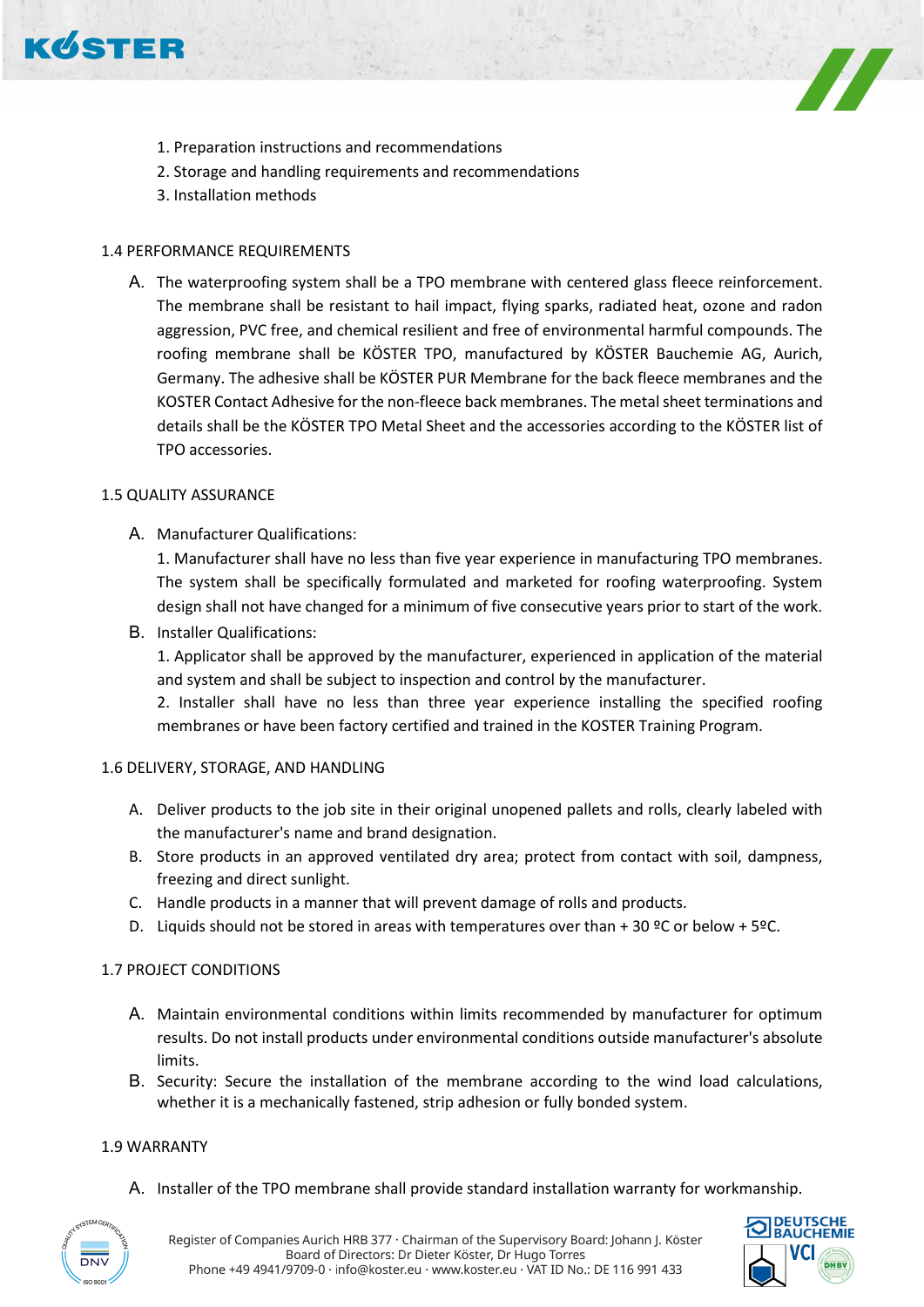



#### PART 2 PRODUCTS

#### 2.1 MANUFACTURER

- A. Acceptable Manufacturer: KÖSTER BAUCHEMIE AG Dieselstraße 1-10 D-26607 Aurich Tel. 04941/9709-0 • Fax -40 • info@koester.eu • www.koester.eu
- B. Substitutions: Not permitted.
- C. Requests for substitutions will be considered in accordance with provisions section.
- D. Provide the materials of one manufacturer throughout the project as specified.

# . 2.2 ROOFING SYSTEM DESCRIBTION

A. Mechanical fastening system:

Is appropriate for all roofs, e.g. flat roofs, pitched roofs, green roofs and for all types of substrates such as concrete, metal deck or old membranes, as well as all types of insulation boards such as EPS, PUR/PIR, mineral wool, XPS or foam glass. The system is carried out by using the KOSTER TPO reinforced roofing membrane mechanically fastened according to the wind load calculation plan.

B. Loose laying with ballast system:

Is appropriate for flat roofs and , and for all types of substrates such as concrete, metal deck or old membranes, as well as all types of insulation boards such as EPS, PUR/PIR, mineral wool, XPS or foam glass. The system is carried out by using the KOSTER TPO with ballast for wind load safety.

1. Product: KÖSTER TPO 1.5 a. Approved CE Certification according to the DIN EN 13956 (waterproofing membranes for roof waterproofing)

b. Quality assurance according to ISO 9001:2008 certified.

- 2. Physical Properties:
	- a. Type: Polyolefin based waterproofing membrane with centrally embedded glass fleece
	- b. Total Thickness: 1.5 mm
	- c. Mass/ Weight: 1,59 kg /m<sup>2</sup> according to DIN EN 1849-2
	- d. Tensile strength: ≥ 7 N/mm<sup>2</sup> (Method B)<sup>[17</sup>]<sup>2</sup> according to DIN EN 12311-2
	- e. Elongation at break: ≥ 500% (Method B) $_{s\bar{t}}^{[1]}$  according to DIN EN 12311-2
	- f. Resistance to static loading:  $\geq$  20 kg according to the DIN EN 12730 methods A and B.
	- g. Reaction to fire: Class E according to the DIN EN 13501-1
	- h. Exposure to external fire: B<sub>roof</sub> (t1) according to the DIN CEN/TS 1187; DIN 4102-7; DIN EN 13501-5
	- i. Resistance to UV irradiation: Passed Level 0 according to the DIN EN 1297 (1000 h)
	- j. Coefficient of water vapor diffusion resistance (μ): 85,000 according to the DIN EN 1931



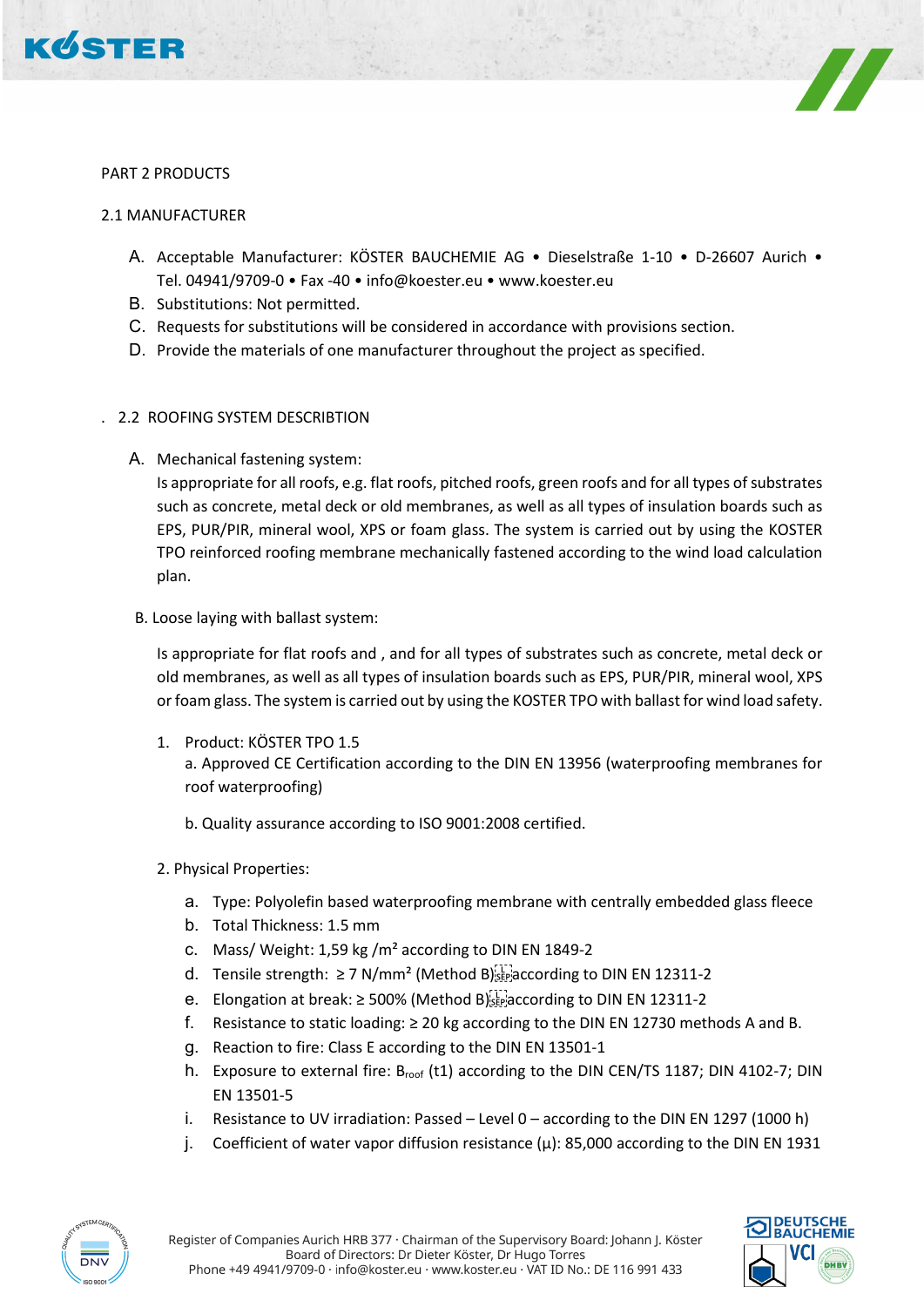

# B. Adhesive Application System

Is appropriate for all roofs, e.g. flat roofs, pitched roofs, green roofs and for all types of substrates which are suitable for bonding such as concrete, metal deck or old bitumen membranes, as well insulation boards such as EPS and XPS or laminated insulation made of PUR/PIR, mineral wool or foam glass. The system is carried out by using the KOSTER TPO backing fleece membrane bonded with KÖSTER PUR adhesive according to the wind load calculation plan.

# 1. Product: KÖSTER TPO 1.5 F

- a. Approved CE Certification according to the DIN EN 13956 (waterproofing membranes for roof waterproofing)
- b. Quality assurance according to ISO 9001:2008 certified.

# 2. Physical Properties:

- a. Type: Polyolefin based waterproofing membrane with centrally embedded glass fleece and fleece laminated underside
- b. Effective thickness/Total thickness: 1.5 mm / 2,3 mm
- c. Mass/ Weight: 1,7 kg /m² according to DIN EN 1849-2
- d. Tensile strength: ≥ 1000 N/50mm (Method A) $_{S_2P_1}^{[1]}$  according to DIN EN 12311-2
- e. Elongation at break: ≥ 50% (Method A) according to DIN EN 12311-2
- f. Resistance to static loading: ≥ 20 kg according to the DIN EN 12730 methods A and B.
- g. Reaction to fire: Class E according to the DIN EN 13501-1
- h. Exposure to external fire: B<sub>roof</sub> (t1) according to the DIN CEN/TS 1187; DIN 4102-7; DIN EN 13501-5
- i. Resistance to UV irradiation: Passed Level 0 according to the DIN EN 1297 (1000 h)
- j. Coefficient of water vapor diffusion resistance (μ): 85,000 according to the DIN EN 1931

# C. Self-Adhesive Application System

Is appropriate for all roofs, e.g. flat roofs, pitched roofs, green roofs and for all types of substrates which are suitable for self-adhesive bonding such as concrete, metal deck or old bitumen membranes, as well insulation boards such as EPS and XPS or laminated insulation made of PUR/PIR, mineral wool or foam glass. The system is carried out by using the KOSTER TPO backing fleece membrane. It may be necessary to use KÖSTER TPO SK Primer.

- 1. Product: KÖSTER TPO 1.5 SK (FR)
	- c. Approved CE Certification according to the DIN EN 13956 (waterproofing membranes for roof waterproofing)
	- d. Quality assurance according to ISO 9001:2008 certified.
- 2. Physical Properties:
	- k. Type: Polyolefin based waterproofing membrane with centrally embedded glass fleece and special self-adhered fleece laminated underside
	- l. Effective thickness/Total thickness: 1.5 mm / 1,85 mm
	- m. Mass/ Weight: 1,78 kg /m² according to DIN EN 1849-2



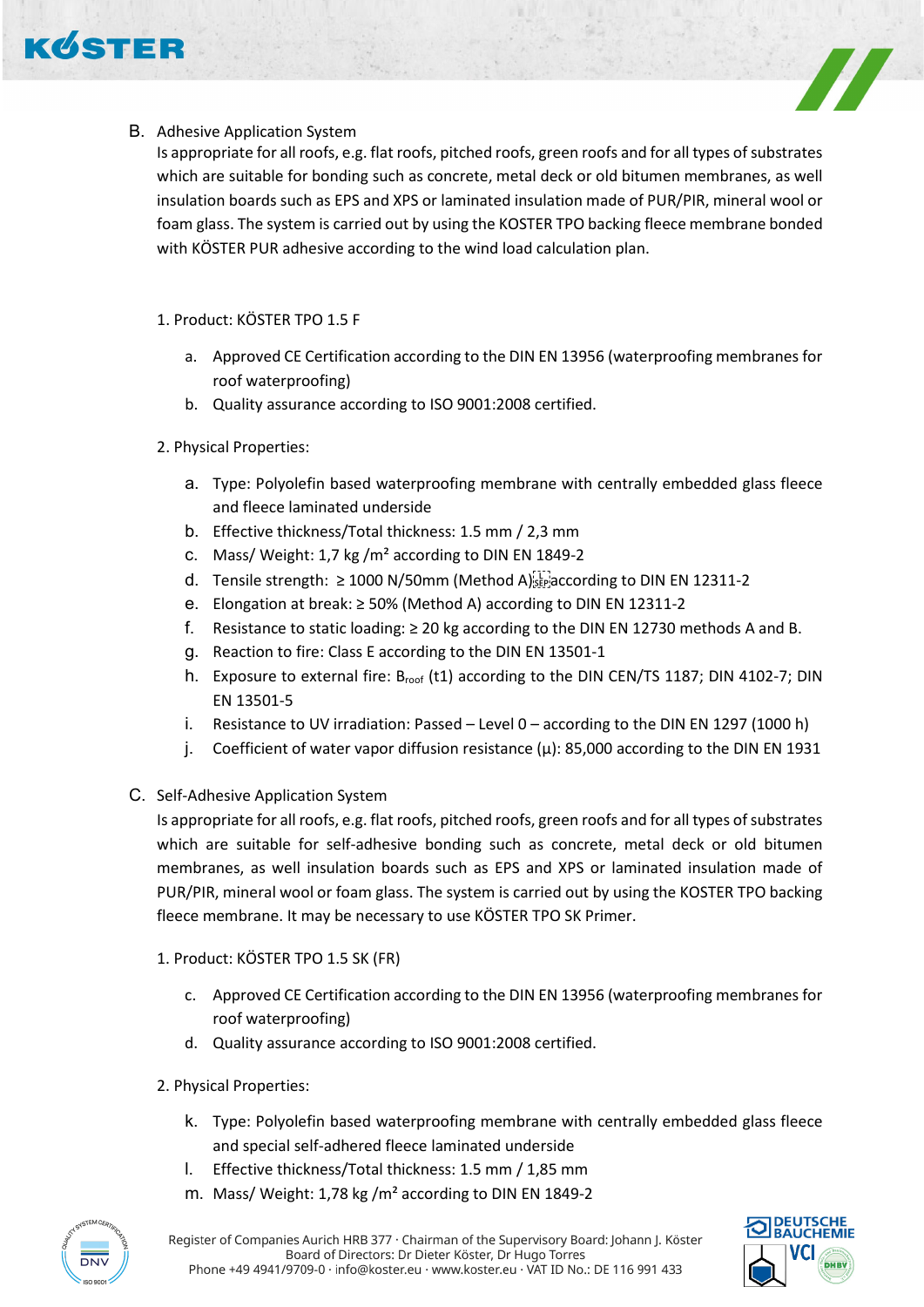



- n. Tensile strength:  $\geq 850$  N/50mm (Method A) $_{\rm sFe}^{[17]}$  according to DIN EN 12311-2
- o. Elongation at break: ≥ 50% (Method A) according to DIN EN 12311-2
- p. Resistance to static loading: ≥ 20 kg according to the DIN EN 12730 methods A and B.
- q. Reaction to fire: Class E according to the DIN EN 13501-1
- r. Exposure to external fire: Broof (t1) according to the DIN CEN/TS 1187; DIN 4102-7; DIN EN 13501-5
- s. Resistance to UV irradiation: Passed Level 0 according to the DIN EN 1297 (1000 h)
- t. Coefficient of water vapor diffusion resistance (μ): 85,000 according to the DIN EN 1931

#### 2.4 ADDITIONAL PRODUCTS

- A. KÖSTER PUR-Adhesiv. Use for bonding KÖSTER TPO F on suitable grounds.
- B. KÖSTER Contact Adhesive. Use for bonding the KÖSTER TPO without fleece on connections, for example walls, parapets, skylights an others.
- C. KÖSTER TPO Metal Composite Sheet. Use where recommended by manufacturer for flashing, terminations and walls. The metal sheet has to be cut and folded with the dimension and shape according to the specific project.
- D. KÖSTER TPO 2.0 U: Unreinforced 2.0 mm polyolefin membrane used where recommended by manufacturer for creating connections, corners and general details on site.
- E. KÖSTER TPO Accessories: Customary accessories made of 2.0 mm polyolefin unreinforced membrane with specific shapes and sizes for detailed application such as roof drains, pipe flashing, roof ventilators, attica spouts, emergency overflows, corners, walkway mats or others, according to the dimension and shape of the specific project.
- F. KÖSTER Vapor Barrier FR: Use as vapor barrier on trapezoidal sheets.

#### PART 3. EXECUTION

#### 3.1 EXAMINATION

- A. Do not begin installation until substrates have been properly prepared.
- B. If substrate preparation is the responsibility of another installer, notify architect of unsatisfactory preparation before proceeding.

#### 3.2 PREPARATION

- A. Prepare surfaces using the methods recommended by the manufacturer for achieving the best result for the substrate under the project conditions.
- B. If the substrate has been previously prepared with specific systems, notify manufacturer before proceeding.
- C. Insulation boards are chosen according to the project specifications regarding thickness and should be mechanically fastened onto the substrate according to the fasteners manufacturer guidelines.
- D. Expansion joints are dimensioned according to the structurally calculated building member movement. Expansion joints may not be closer than 50 cm to roof penetrations. The Flat Roof Guideline suggests planning joints at the highest point of the roof.



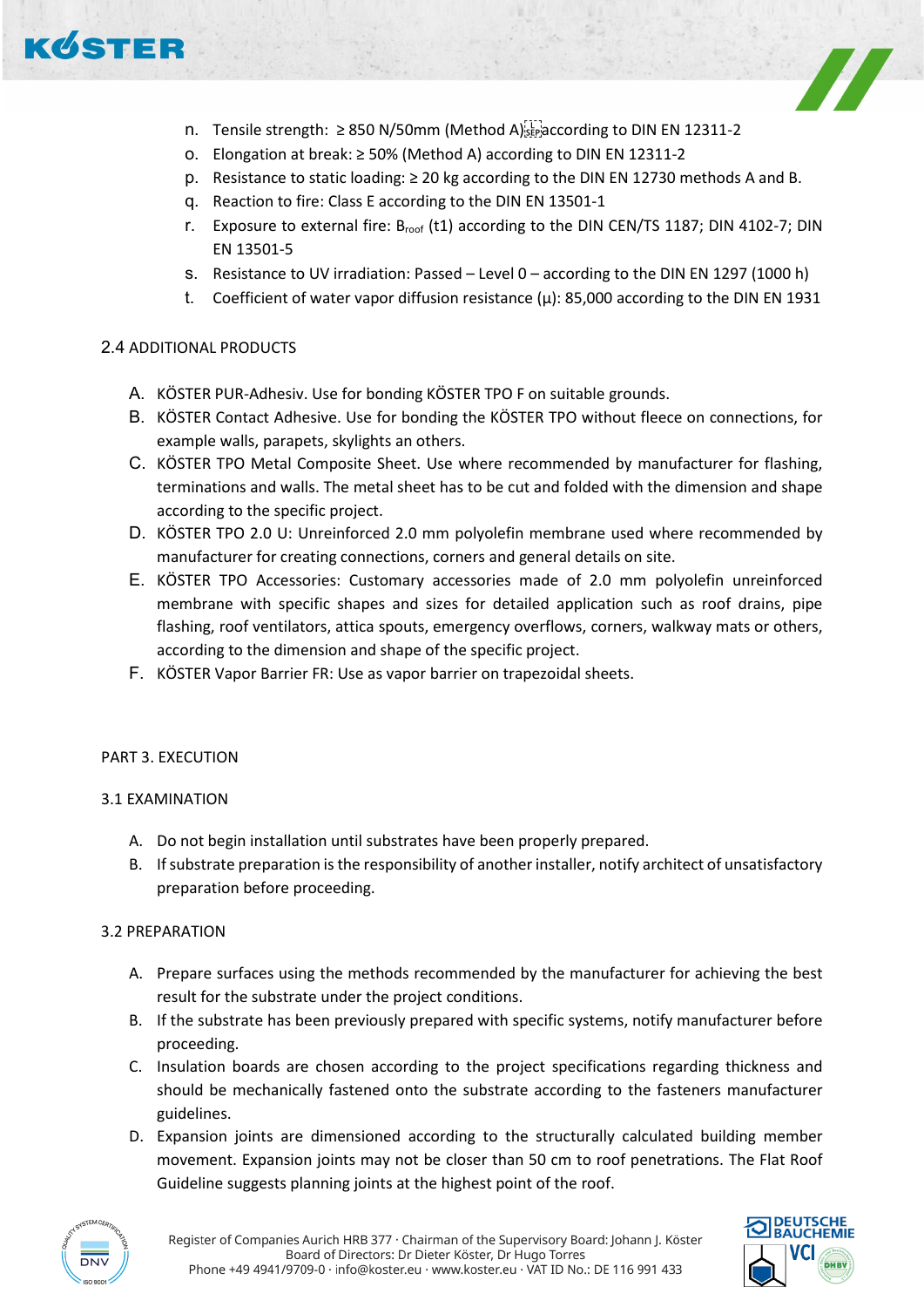



## 3.3 INSTALLATION - MECHANICAL FASTENING

- A. Install in accordance with manufacturer's instructions.
- B. Installation without separating layers: KÖSTER TPO is free of plasticizers and generally can be applied on top of the insulation or old bituminous membranes without a separating layer. A fire protection layer can be specified, for this a glass matting is applicable.
- C. Fasteners
	- a. The amount and spacing of the fasteners are calculated according to the EN 1991-1-4.
	- b. The amount are written into a fastening plan and can be provided by KÖSTER according to the wind load calculation plan for the project.
	- c. The amount of mechanical fasteners used when affixing metal bands, flashing, TPO coated metal, should be over 4 pieces per linear meter.
	- d. The distance between mechanical fastener and the membrane edge should always be 1 cm.
- D. Substrate conditions
	- a. Testing the substrate: noticeable defects in the surface must be repaired before installation.
	- b. Supporting construction: must meet the requirements for strength, deflection, anchoring, and water run-off.
	- c. Dilatation joints: are to be honored depending on the roof design.
	- d. Slope: a minimum 2% slope is to be assured, for example through tapered insulation.
	- e. Drainage: must always be situated at the lowest point of the roof.
- E. Rolling out the membrane:
	- a. Every membrane has markings printed onto it to ease positioning and orientation of the membrane.
	- b. The width of the overlap depends on the type of installation.
- F. Installation of mechanical fasteners:
	- a. When mechanically fastening the membranes they are attached to the substrate with roof membrane fastener. They must be suitable for the existing substructure. When installing over sloped insulation, fasteners in various lengths must be at hand.
	- b. The quantity and spacing of the anchors is given in the Fastening Plan.
- G. Overlapping:
	- a. The standard overlap should are 5 cm. Use by loose laying or bonding the membrane.
	- b. When mechanically fastening the membranes the overlap must be 11 cm.
- H. Installation onto old membranes
	- a. Old and weathered membranes KÖSTER TPO can serve as a substrate for new TPO Membranes. Patina and contaminants are easily removed with an angle grinder.
	- b. When welding older TPO Membranes make a test weld to see if a pre-treatment is required.



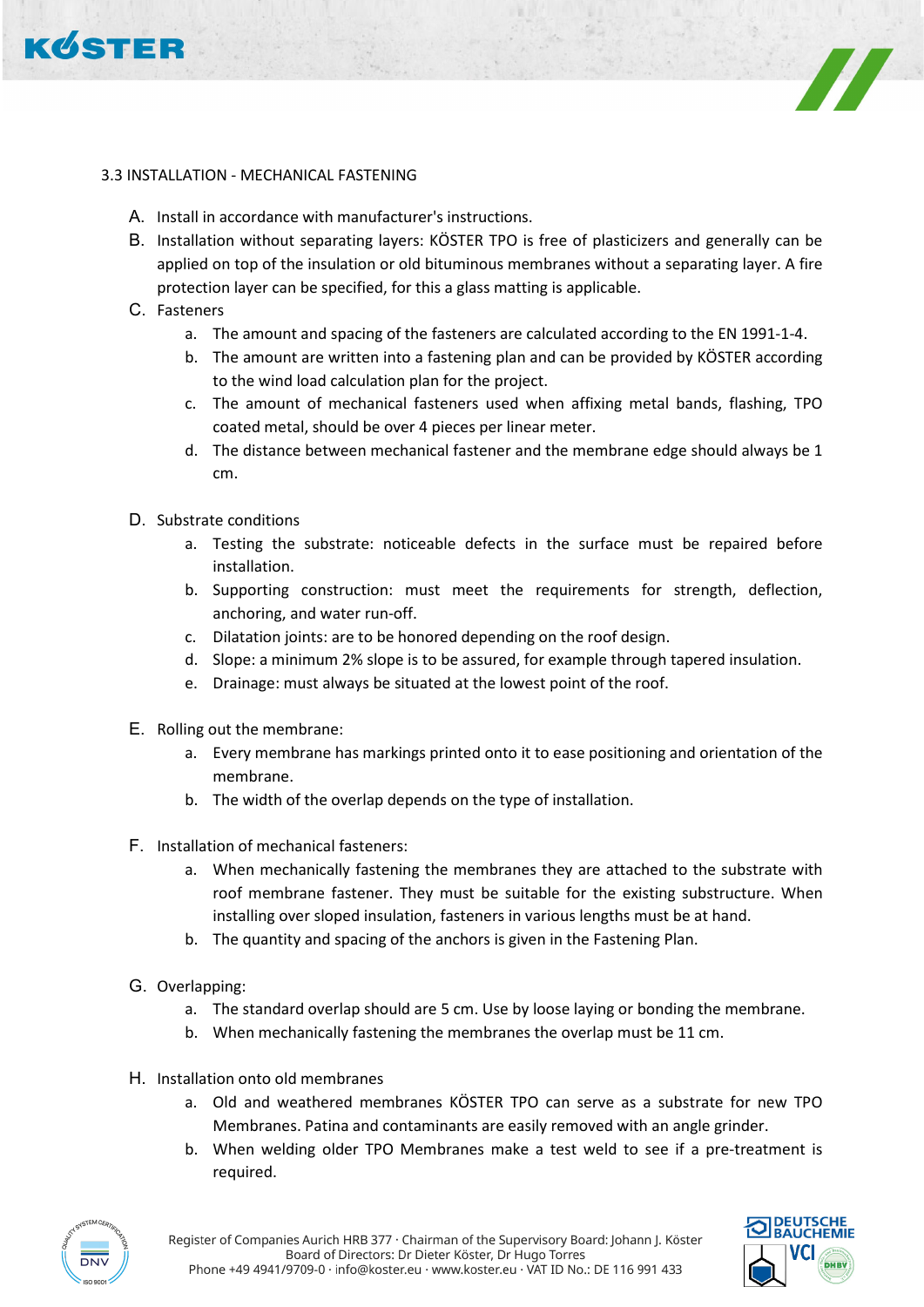



## 3.4 INSTALLATION – WELDING

- A. Welding temperature:
	- a. The welding temperature will vary according to weather and material thickness, the temperature of the exiting air should be between + 350 °C and + 620 °C. This should be readable on the display or tested and verified with a separate thermometer. Always conduct welding tests before beginning work.
- B. Welding the overlaps
	- a. Welding temperature:  $+350$  °C to  $+620$  °C, depending on the surrounding conditions.
	- b. Welding speed: on automatic welding machines between 2 and 5 meters per minute depending on the power of the machine.
	- c. Professional hot air welding guarantees a homogenous weld.
	- d. Test Welds: The test welds are always to be performed before work begins
	- e. Welding seam: the welding seam is carried out by a 40 mm nozzle whether on automatic or manual welding machines
	- f. The minimal width of the homogeneous seam is 2 cm.
	- g. Overlapping should always be according to the water flow. Welds against the water flow are allowed at connections, terminations, as well as when installing accessories.
- C. Manual welding:
	- a. When manually welding the membranes, the top layer is first pre welded. The hot air pistol is held in one hand and with the other the membrane is pressed down and affixed. This creates an air pocket, which traps hot air during final welding maintaining a constant and correct air temperature.
	- b. After the initial pre welding, the hot air pistol is uniformly pulled through the overlap. A silicone roller is used to press the membranes evenly together. Do not press the membranes together too firmly. A welding thread of TPO material exiting the weld serves and an optical quality control. The welding thread should have a diameter of approximately 1 mm.
	- c. During manual welding make sure that the silicone roller is held parallel to the seam edge and a uniform pressure is applied. Avoid too much material exiting the seam.
- D. Automatic welding machine:
	- a. When installing larger areas, an automatic welding machine is recommended. These machines combine pre and final seam welding into one work step, and the advancement drive speed can be regulated.
	- b. It is suggested to use a mobile power generator at cable lengths greater than 50 m with 230 V or greater than 100m at 400 V to prevent power loss.
- E. Test welds:
	- a. Test welds are performed on site to determine the proper temperature and speed settings. During changing conditions this may have to be adjusted during work.
	- b. The welds are tested at earliest 24 hours after completion and can be tested with a test needle or through a peel test. Membrane testing temperature must be < + 20 °C.



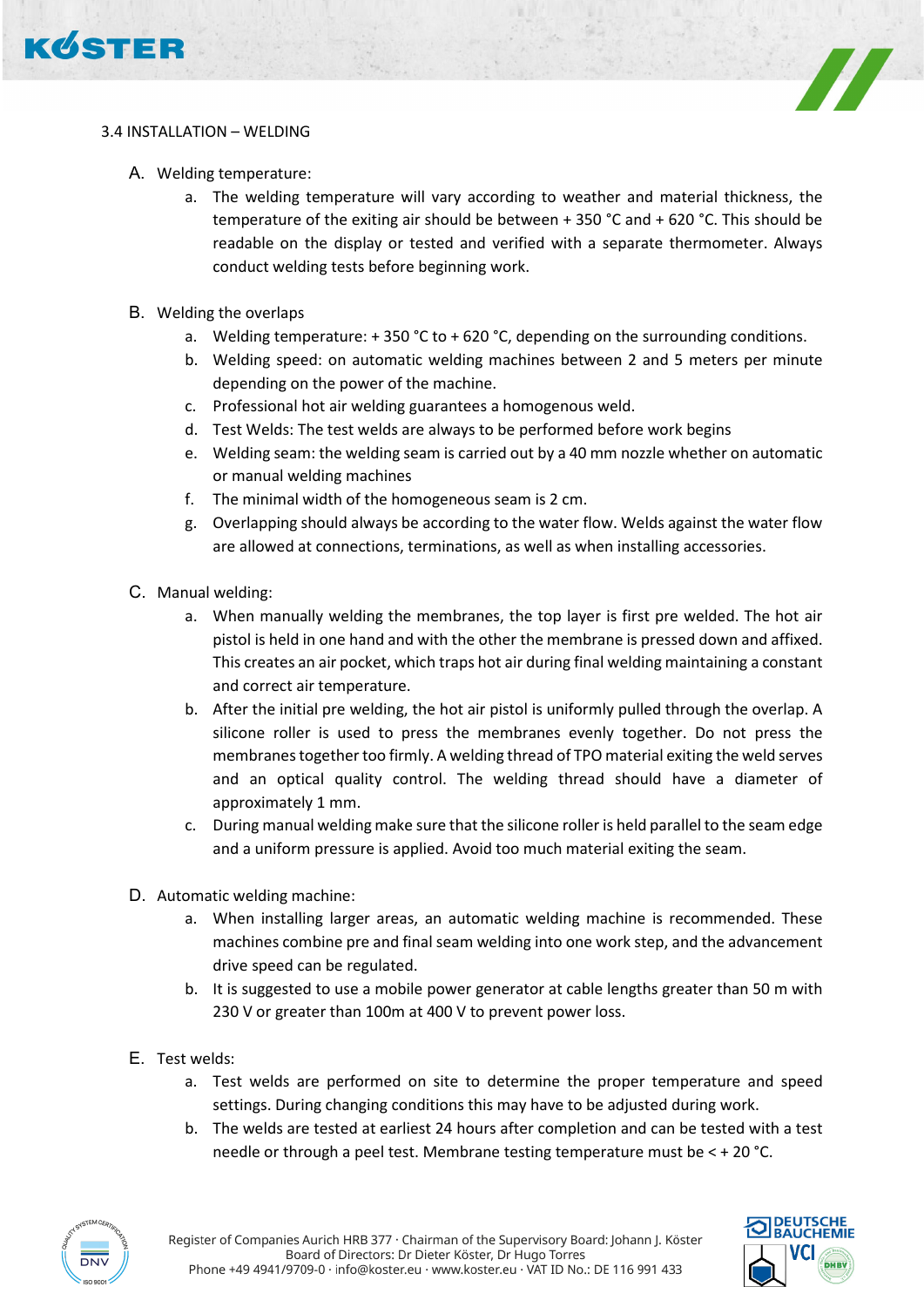



# 3.5 INSTALLATION – CONNECTIONS

- A. Membrane end connections:
	- a. Membrane end connections are accomplished just as the membrane side connections.
	- b. To insure a flawless installation all corners (such as at the membrane ends) are rounded off with scissors. This step applies to both the lower and upper membrane.
- B. T connections:
	- a. T connections must be homogenously welded to avoid capillary active defects.
- C. Connections to KÖSTER TPO coated sheet metal:
	- a. KÖSTER TPO coated metal is used, for example, at wall connections and for drip edges.
	- b. The KÖSTER TPO Membrane can be welded directly to the metal. Areas where the laminated metal sheets butt together are waterproofed with TPO pieces.
- D. Connections and terminations:
	- a. Horizontal forces must be absorbed according to the Flat Roof Guidelines.
	- b. Flashings and KÖSTER TPO laminated metal must be mechanically fastened every 25 cm.
	- c. Windproof: All connections and terminations must be windproof.
	- d. Protection against water ingress: no water may seep behind connections and terminations.
	- e. Changing the slope the membrane must be mechanically fastened every 25 cm, starting at an angle of 3° from horizontal.
- E. Fastening edges:
	- a. Angle profiles and flashing are used to form corner areas free of voids. For fastening the flashing special self-sealing screws such as Spengler screws are used.
	- b. Optionally single fasteners can be used.
- F. Wall connections:
	- a. Up stands are always mechanically fastened. Water seeping behind the membrane is to be excluded by the use of flashing or parapet cover plates.
- G. Parapet connections:
	- a. < 50 cm: The installation of a parapet connection is largely similar to that of a wall connection, only that the mechanical fasteners are placed at the top of the parapet. The parapet is to be properly covered with parapet cover plates, either made from folded metal sheets or a cap.
	- b.  $>$  50 cm in one piece: When applying over a parapet  $>$  50 cm, the membranes are mechanically fastened onto the vertical wall. When installing a single layer the membranes are fastened with strips of TPO coated metal or individual fasteners, covered and welded over with KÖSTER TPO Membrane.
	- c. > 50 cm in tow pieces: Parapet connection >50 cm, in two pieces. Alternatively, the parapet connection can be installed in two pieces. The advantage is that during preparation the two membranes can be connected with an automatic welding machine and then be installed in the next step.



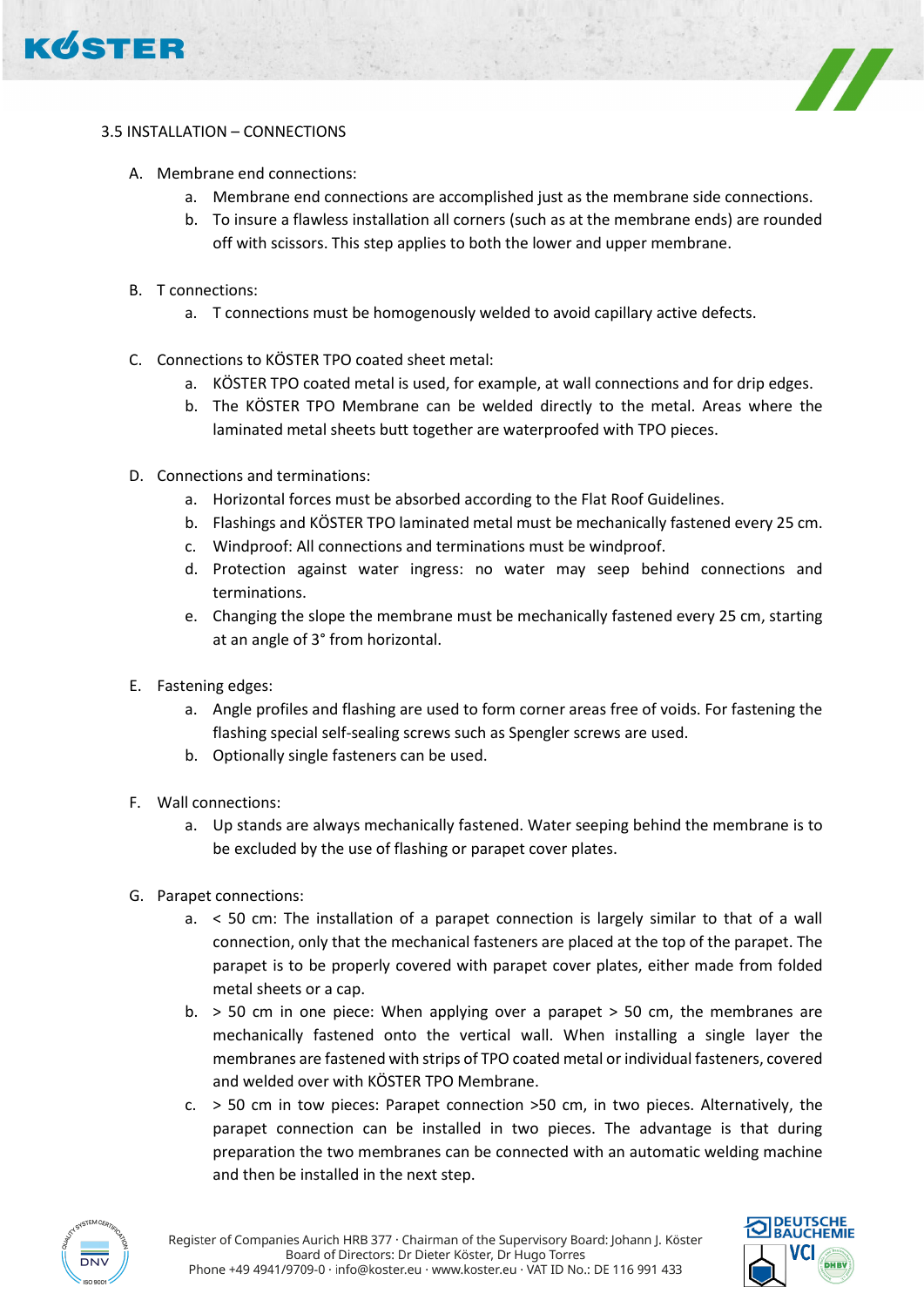

- H. Roof penetrations:
	- a. Pipe penetrations are waterproofed with a flange, 50 cm x 50 cm and a sleeve. A hole is cut into the flange 4 cm smaller than the pipe diameter. The flange is pulled over the pipe. The sleeve is then welded around the pipe overlapping the flange.
	- b. Prefabricated accessories are also available for roof and pipe penetrations. Connections and penetrations are always installed in two layers at the base. The waterproofing is brought up the roof penetration at least 15 cm. If the diameter of the penetration is > 25 cm, a stainless steel ring clamp needs to be additionally installed. (Alternatively a suitable KÖSTER prefabricated accessory can be used).
- I. Connection to skylights:
	- a. The corners are always reinforced with a corner patch. The corner patches are made from a piece of KÖSTER TPO U with a diameter of 8 cm. (prefabricated accessories are also available for the skylight connection).
	- b. Upstanding waterproofing, as here in the case of a skylight, are mechanically fastened at their base. Attention must be paid that the upper connection of the TPO Membrane to the skylight is executed with a cover plate according to the KÖSTER TPO guideline.
- J. Connection to rain gutter:
	- a. The waterproofing must be installed that no raised areas are created. Rainwater must be able to flow unrestricted.
	- b. The KÖSTER TPO Coated Metal can also be used as an apron flashing. The KÖSTER TPO Membranes can be directly welded to the coated metal.
	- c. The same procedure is valid for the eaves of a pitched roof.
- K. Roof drainage:
	- a. KÖSTER suggests using prefabricated connection sleeves for connecting drainage systems in the roof area. Roof drains are recessed into the insulation to guarantee unrestricted water flow.
	- b. They must be positioned at least 30 cm from upstands.
- L. Corners:
	- a. Inside and outside corners: When waterproofing corners either prefabricated accessories or manually formed corners can be used. Before installing the corners the TPO membranes beneath them must be creased over the corners and welded.
	- b. Pre-formed corners: Prefabricated accessories can be ordered from KÖSTER. They are faster and easier to use during installation. Alternatively inside and outside corners can be manually prepared.
	- c. Manually prepared outside corners:
		- i. Exterior corners can be prepared from roll material. For an exterior corner a diamond shaped piece of membrane is cut and the corners rounded.
		- ii. Interior corners are manually prepared from a circular piece of KÖSTER TPO U with a diameter of 20 cm. A cross with right angles is drawn centered on the prepared circle. The circle is then cut once to the center. The cut is pulled to the next quadrant of the cross to create an inside corner.